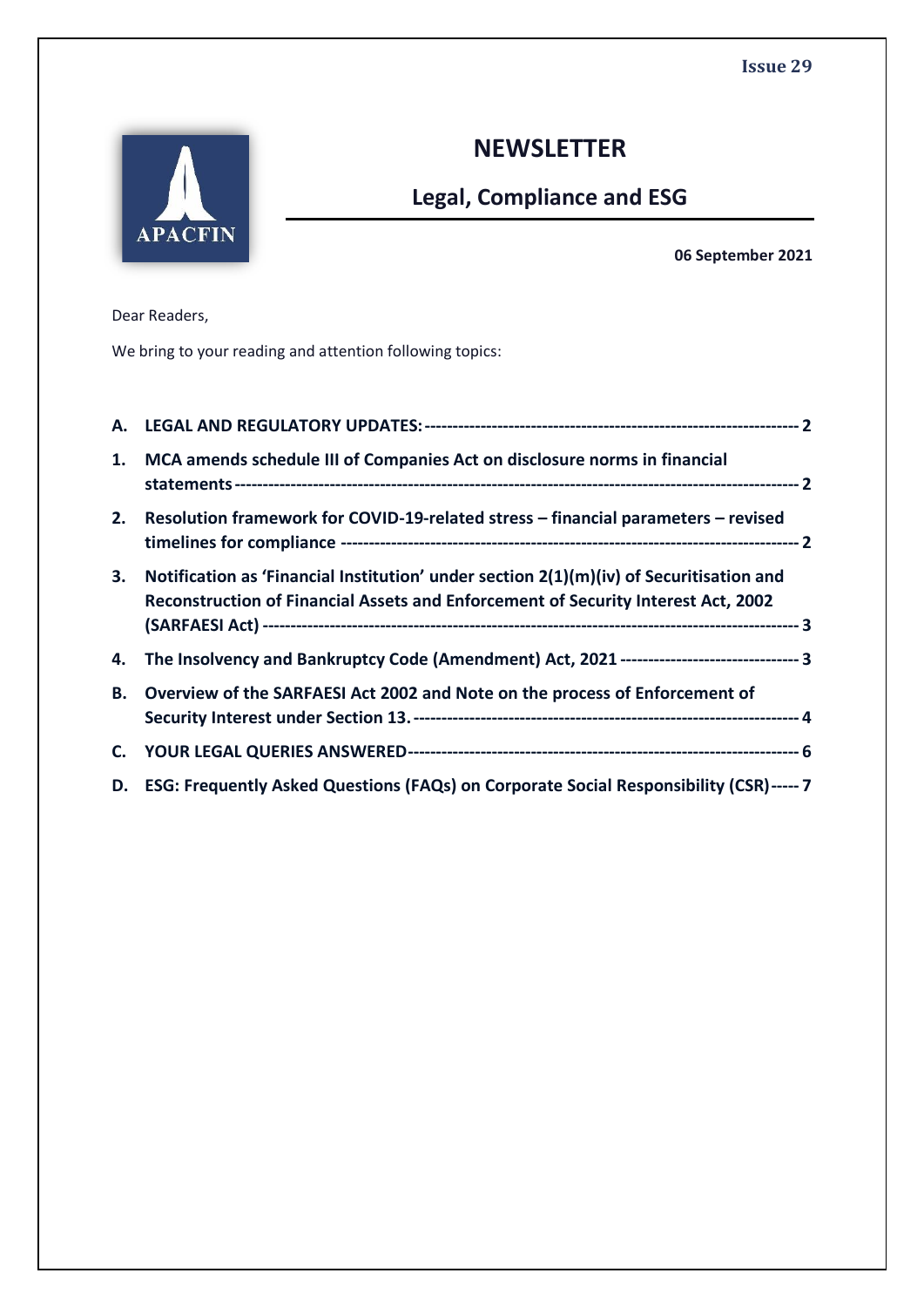#### <span id="page-1-0"></span>**A. LEGAL AND REGULATORY UPDATES:**

~ Anand Asawa and Saurav Agarwal

<span id="page-1-1"></span>**1. MCA amends schedule III of Companies Act on disclosure norms in financial statements<sup>1</sup>**

In order to bring in greater transparency in reporting of financial statements, the Ministry of Corporate Affairs (MCA) vide notification dated 24.03.2021 has amended the Schedule III to the Companies Act, 2013 effective from 01st April, 2021 to mandate various disclosures by companies in their financial statements.

MCA vide its press release dated August 10, 2021 stated that the new disclosures with respect to the virtual currency/crypto currency transactions and CSR spending undertaken by companies during a financial year are:

# 1. Details of Crypto Currency or Virtual **Currency**

Where the Company has traded or invested in Crypto currency or Virtual Currency during the financial year, the following shall be disclosed:-

- a. profit or loss on transactions involving Crypto currency or Virtual Currency
- b. amount of currency held as at the reporting date,
- c. deposits or advances from any person for the purpose of trading or investing in Crypto Currency/virtual currency.
- 2. Details of Corporate Social Responsibility (CSR)

Where the company covered under section 135 of the companies act, the following shall be disclosed with regard to CSR activities:-

- a. amount required to be spent by the company during the year,
- b. amount of expenditure incurred,
- c. shortfall at the end of the year,
- d. total of previous years shortfall,
- e. reason for shortfall,
- f. nature of CSR activities,
- g. details of related party transactions, e., contribution to a trust controlled by the company in relation to CSR expenditure as per relevant Accounting Standard,
- h. where a provision is made with respect to a liability incurred by entering into a contractual obligation, the movements in the provision during the year should be shown separately.
- <span id="page-1-2"></span>**2. Resolution framework for COVID-19 related stress – financial parameters – revised timelines for compliance<sup>2</sup>**

RBI vide it's circular dated August 06, 2021 in continuance to its circular dated September 7, 2020 has been decided to defer the target date for meeting the specified thresholds. RBI via the 2020 Circular had advised the key ratios and their sector specific thresholds to be considered by lending institutions while finalising the resolution plans in respect of eligible borrowers under Part B of the Annex to the Resolution Framework for Covid-19 related stress issued on August 6, 2020.

The key ratios consisted of four operational ratios, namely, Total Debt/ EBITDA, Current Ratio, Debt Service Coverage Ratio (DSCR) and Average Debt Service Coverage Ratio (ADSCR), along with the ratio Total Outside Liabilities/Adjusted Tangible Net Worth (TOL/ATNW) representing the debt-equity mix of the borrower post implementation of the resolution plan.

#### Revised Timelines:

Keeping in view of the resurgence of the Covid-19 pandemic and recognising the difficulties it may pose, RBI has decided to defer the target date for meeting the specified thresholds in respect of the four operational parameters i.e. Total Debt / EBIDTA, Current Ratio, DSCR and ADSCR, to October 1, 2022. However, the target date

<sup>2</sup>[https://www.rbi.org.in/scripts/BS\\_CircularIndex](https://www.rbi.org.in/scripts/BS_CircularIndexDisplay.aspx?Id=12140) [Display.aspx?Id=12140](https://www.rbi.org.in/scripts/BS_CircularIndexDisplay.aspx?Id=12140)

APAC Financial Services Private Limited

First Floor, Ashford Centre, Shankar Rao Naram Marg, Lower Parel (W), Mumbai 400013

<sup>1</sup>[https://pib.gov.in/PressReleaseIframePage.aspx?P](https://pib.gov.in/PressReleaseIframePage.aspx?PRID=1744542) [RID=1744542](https://pib.gov.in/PressReleaseIframePage.aspx?PRID=1744542)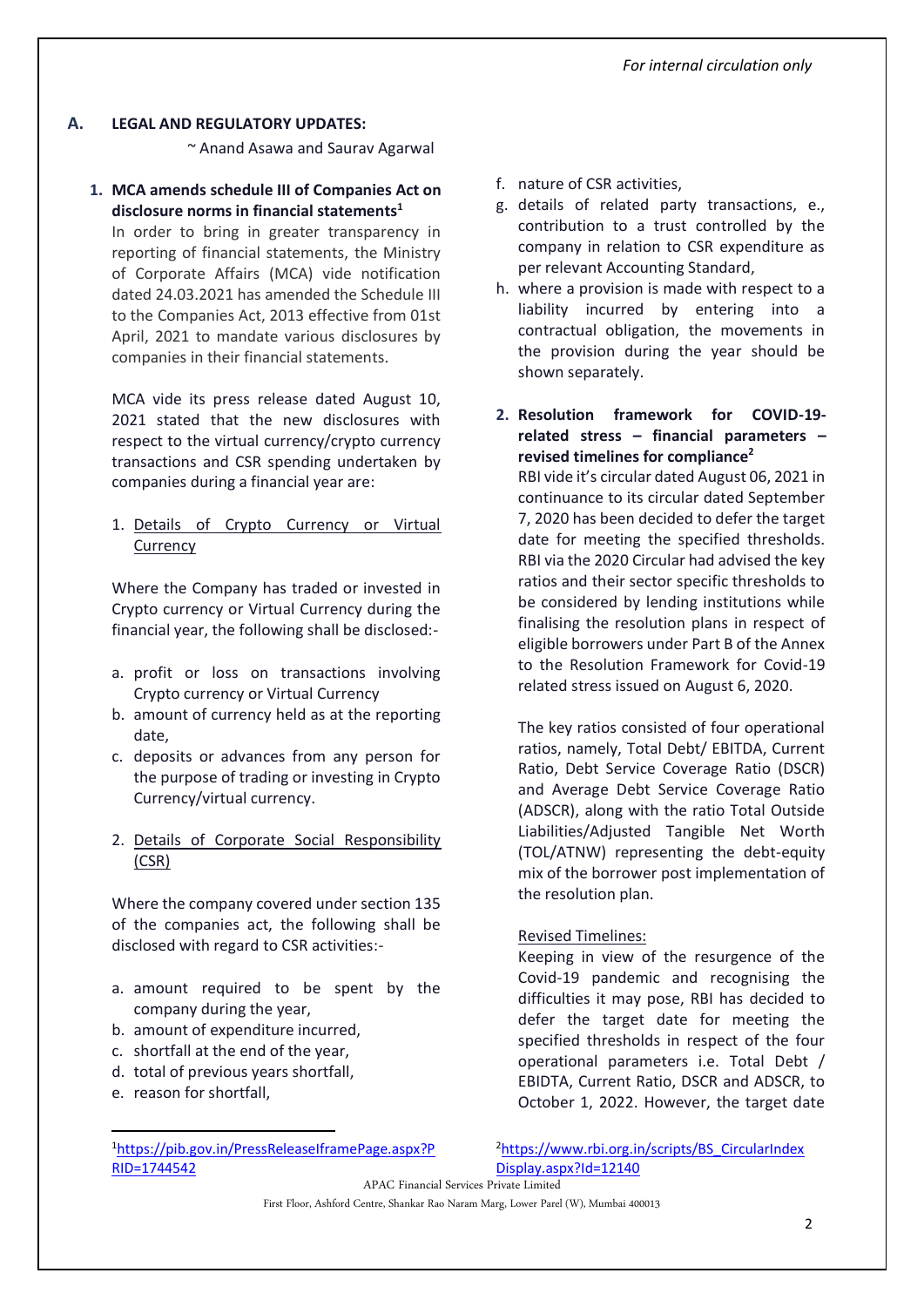for achieving the ratio TOL/ATNW remain unchanged as March 31, 2022.

<span id="page-2-0"></span>**3. Notification as 'Financial Institution' under section 2(1)(m)(iv) of Securitisation and Reconstruction of Financial Assets and Enforcement of Security Interest Act, 2002 (SARFAESI Act)<sup>3</sup>**

RBI vide it's notification dated August 25, 2021 in continuance with its Gazette Notification No. S.O. 2405(E) dated June 17, 2021 has withdrawn the criteria for notifications of HFCs as 'Financial Institution' defined in under Section 2(1)(m)(iv) of Securitisation and Reconstruction of Financial Assets and Enforcement of Security Interest Act, 2002 (SARFAESI Act) given under Para 105 of the Master Direction–Non-Banking Financial Company–Housing Finance Company (Reserve Bank) Directions.

Government of India vide its abovementioned Gazette Notification had notified that the HFCs registered under Section 29A(5) of the National Housing Bank Act, 1987 and having assets worth ₹100 crores & above, as 'Financial Institution' under Section 2(1)(m)(iv) of SARFAESI Act, 2002.

In view of the revision of the criteria, the Master Direction – Non-Banking Financial Company – Housing Finance Company (Reserve Bank) Directions, 2021 is being modified accordingly.

- <span id="page-2-1"></span>**4. The Insolvency and Bankruptcy Code (Amendment) Act, 2021<sup>4</sup>** The IBBI vide notification dated August 11, 2021 has notified The Insolvency and Bankruptcy Code (Amendment) Act, 2021. Key highlights of the Amendment are as follows:
	- For matters relating to pre-packaged insolvency resolution the minimum amount for default shall not be more than three crore rupees.
- Certain sections of the Code have been amended to include pre-packed insolvency resolution process along with the corporate insolvency resolution process in order to make it feasible.
- Section 11A inserted for disposal of applications filed under Section 7, 9, 10 or 54C.
- Inclusion of Chapter III-A explaining the process of a pre-packaged insolvency resolution process, time-limit for its conclusion, eligibility of corporate debtors, duties and powers of insolvency resolution professional, Committee of creditors, etc.
- Section 67A and 77A inserted for governing fraudulent management of corporate debtor and punishment for offences relating to prepackaged insolvency resolution process respectively.

APAC Financial Services Private Limited

First Floor, Ashford Centre, Shankar Rao Naram Marg, Lower Parel (W), Mumbai 400013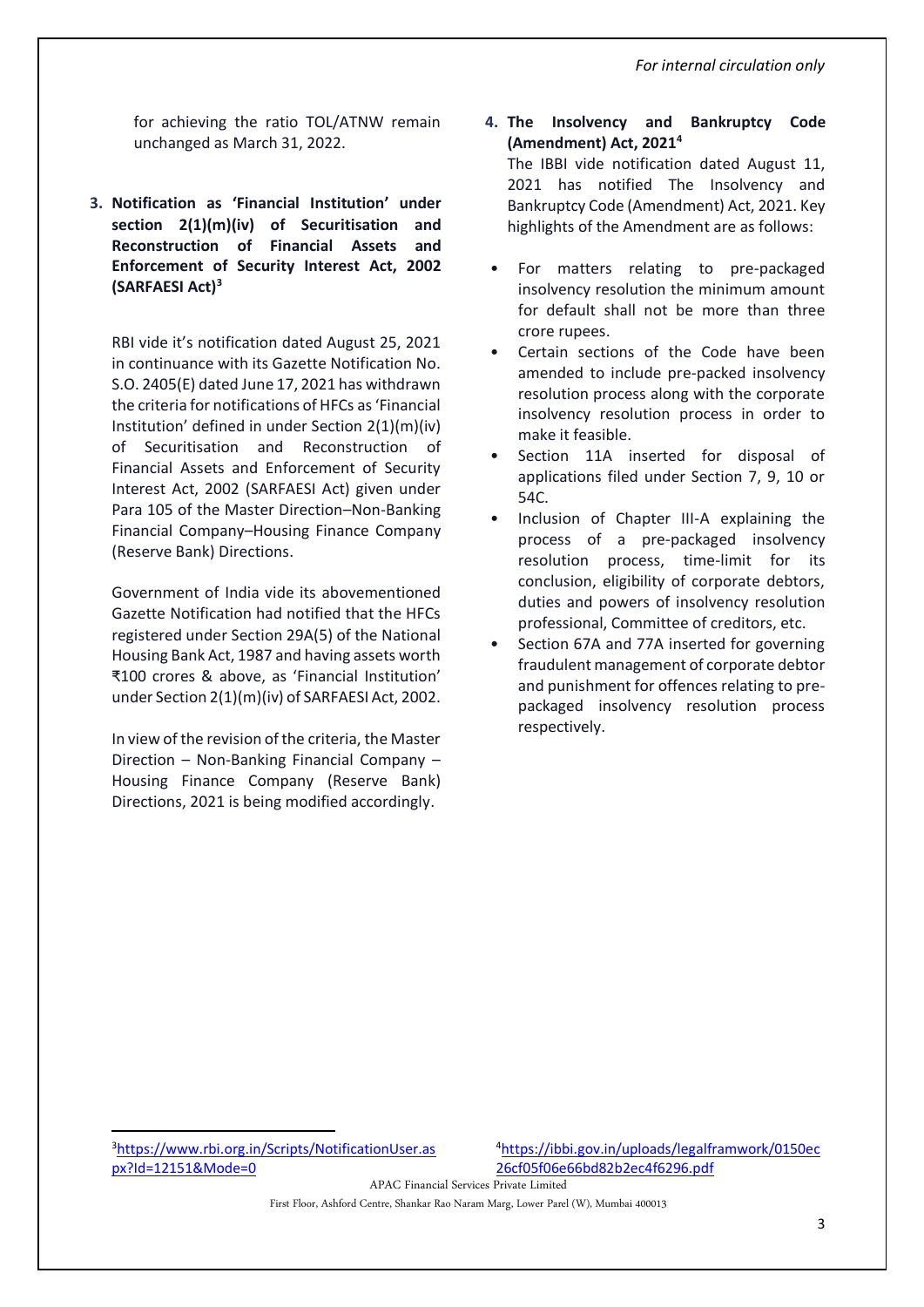# <span id="page-3-0"></span>B. **Overview of the SARFAESI Act 2002 and Note on the process of Enforcement of Security Interest under Section 13.**

~ Yogesh Babar, Assistant Manager - Legal

### I. **BRIEF OVERVIEW OF SARFAESI ACT, 2002 AND THE ENFORCEMENT PROCESS:**

[Securitisation and Reconstruction of Financial Assets and Enforcement of Security Interests Act,](https://taxguru.in/corporate-law/highlights-of-sarfaesi-act-2002.html)  [2002](https://taxguru.in/corporate-law/highlights-of-sarfaesi-act-2002.html) (hereinafter referred as "SARFAESI Act") was enacted with the intent to provide banks or financial institutions (FIs) to recover on NPAs without intervention by the court. The Act provides for two broad methods for recovery of NPAs. This includes either taking the possession of the secured assets of the borrower (with the right to lease, assign or sell the secured assets) or taking over the management or business of the borrowers until the NPA is recovered. The SARFAESI Act also provides for the sale of financial assets by banks and financial institutions to Asset Reconstruction Companies (ARCs). The financial assets can be sold to ARCs in accordance with the guidelines and directions issued by the RBI.

The right of the secured creditor to enforce the security interest under the SARFAESI Act does not arise unless the account of the borrower has been classified as an NPA in the books of account of the secured creditor (banks or financial institutions) in accordance with the guidelines issued by the Reserve Bank of India (RBI). The secured creditor must serve a 60-days-notice on the borrower demanding repayment of the amount due and specifying the borrower's assets over which the secured creditor proposes to enforce its security interest.

If on the expiry of the 60-day notice period, the borrower fails to discharge its liability, the secured creditor can enforce security interest over secured assets by (I) take possession of the secured assets; (II) take over the management of the secured assets along with the right to transfer by way of lease, assignment or sale of the secured assets; (III) appoint any person to manage the secured assets; and (IV) require any person who has acquired any of the secured assets from the borrower to pay amounts necessary to satisfy the debt.

## II. **KEY STEPS FOR THE ENFORCEMENT OF SECURITY INTEREST**

- 1. Furnish of Demand Notice after borrower's account has been classified as Non-Performing Asset (NPA):
- 1.1. After classifying the borrower's account as NPA, the secured creditor must furnish a written demand notice to the borrower to discharge its liabilities within sixty (60) days. The demand notice shall contain details of the amount payable by the borrower and the secured assets intended to be enforced by the secured creditor in the event of non-payment. (Section 13(2) and Section 13(3)].
- 1.2. The Borrower retains the right to make any representation or raise any objection against the notice to the Secured Creditor within the sixty (60) days' notice period. The Secured Creditor must consider this representation/objection and if such an objection is raised or representation is made, and the Secured Creditor comes to the conclusion that such representation/objection is not acceptable or tenable, the same shall be communicated to the borrower within 15 days with written reasons for non-acceptance. [Section 13(3A)].
- 1.3. Rejection of the representation made by the borrower and the reasons communicated does not confer any right upon the borrower to file an application to the Debts Recovery Tribunal (DRT) or the Court of District Judge.
- 1.4. After receipt of the demand notice, the borrower cannot transfer by way of sale, lease or otherwise (other than in the ordinary course of his business) any of his secured assets referred to in the notice, without the prior written consent of the secured creditor. [Section 13(13)]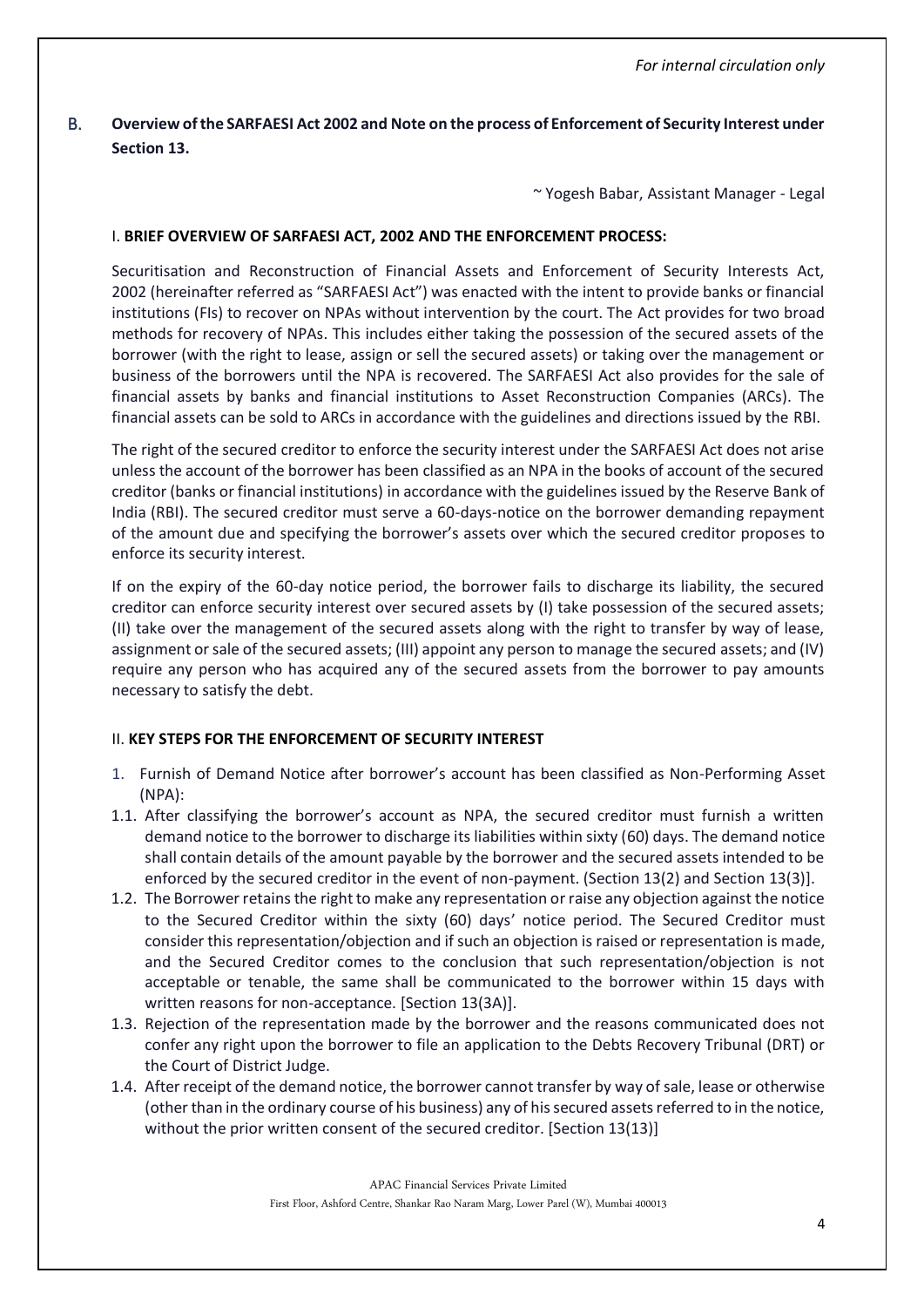- 2. Recourse to remedies provided under Section 13(4) in case of failure to discharge debt:
- 2.1. In case the secured debt is not discharged within the notice period (sixty days), the Secured Creditor can enforce security interest and take one or more of the actions as enumerated in the Section13 (4) of the act. These include the right to:
- 2.1.1.Take the possession of the secured assets of the borrower. This includes the right to transfer by way of lease, assignment, or sale for realizing the secured asset.
- 2.1.2.Take over the management of the business of the borrower. This also includes the right to transfer by way of lease, assignment, or sale for realizing the secured asset. However, in case of taking over the management of the business, the right to transfer shall be exercised only where the substantial part of the business of the borrower is held as security for the debt. Additionally, in case the management of the business is severable, the secured creditor shall take over the management of such business of the borrower which is relatable to the security or the debt.
- 2.1.3.Appoint any person as the 'Manager' to manage the secured assets the possession of which has been taken over by the secured creditor.
- 2.1.4.Require any person who has acquired any of the secured assets from the borrower and from whom any money is due or may become due to the borrower, to pay the dues to the secured creditor. Such demand must be accompanied by written notice. The payment made by such person to the secured creditor shall give a valid discharge as if he has made payment to the borrower.
- 2.2. In case the dues of the secured creditor (including the costs, charges and expenses incurred) are tendered at any time before the date fixed for sale or transfer, the secured asset shall not be sold or transferred by the secured creditor, and no further step shall be taken by him for transfer or sale of that secured asset. [Section 13(8)]
- 3. In case of Multiple Secured Creditors:
- 3.1. In the case of there is more than one secured creditor or if there is joint financing of the financial asset(s) by secured creditors, only such rights shall be exercised by the secured creditor under Section 13(4) which have been agreed upon by the secured creditors representing not less sixty percent (60%) in value of the 'amount outstanding' as on a 'record date'. [Section 13(9)]
- 3.2. 'Amount outstanding' shall include principal, interest and any other dues payable by the borrower in respect of secured asset as per the books of account of the secured creditor. 'Record date' means the date agreed upon by the secured creditors representing not less than sixty per cent (60%) in value of the amount outstanding on such date.
- 4. Additional Rights of the Secured Creditor:
- 4.1. The Secured Creditor can take the assistance of the Chief Metropolitan Magistrate or District Magistrate (with competent jurisdiction) in taking possession or control over secured asset through a request in writing.
- <span id="page-4-0"></span>4.2. The Secured Creditor has the right to proceed against the guarantors or sell the pledged assets without first taking any of the measured specified in Section 13(4) of the Act.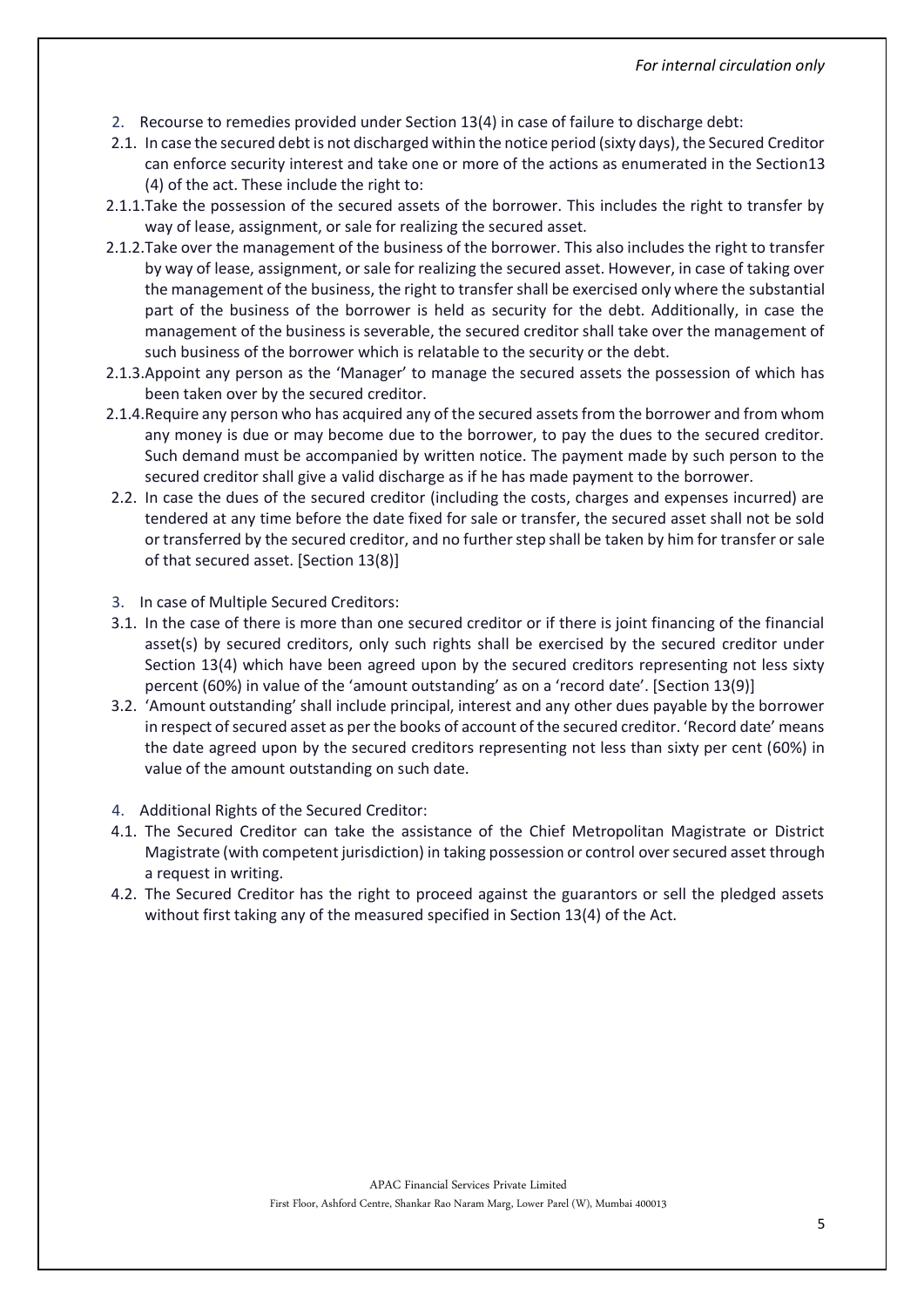### **C. YOUR LEGAL QUERIES ANSWERED**

#### (Answers by K. Selvaraj, Group General Counsel and Head Compliance, Corporate Office, Mumbai)

Q) What are the steps involved in initiating criminal case against the drawer of the cheque for dishonor of cheque under Section 138 of Negotiable Instruments Act (N I Act)?

#### **A) Steps Involved for initiate complaint under Section 138 of Act**

- (i) Cheque must have been issued by a person on an account of any debt or other liability
- (ii) Presentation of the cheque to the bank within a period of 3 months from the date of its issue
- (iii) Returning of the cheque unpaid by the drawee bank.
- (iv) Upon receipt of dishonor memo from the bank, a notice of demand has to be issued to the drawer of the cheque within 30 days from the date of receipt of cheque memo ("Demand Notice").
- (v) If the Borrower fails to pay with 15 days from date of receipt of Demand Notice, then the criminal compliant under Section 138 of N I Act to be filed before the court of competent court within one month from the date of expiry aforesaid notice period. Usually, the jurisdiction for initiating the proceedings for dishonour of cheque lies with courts where the branch of the bank lies where Payee (APAC) maintains the account and where the cheque was presented.